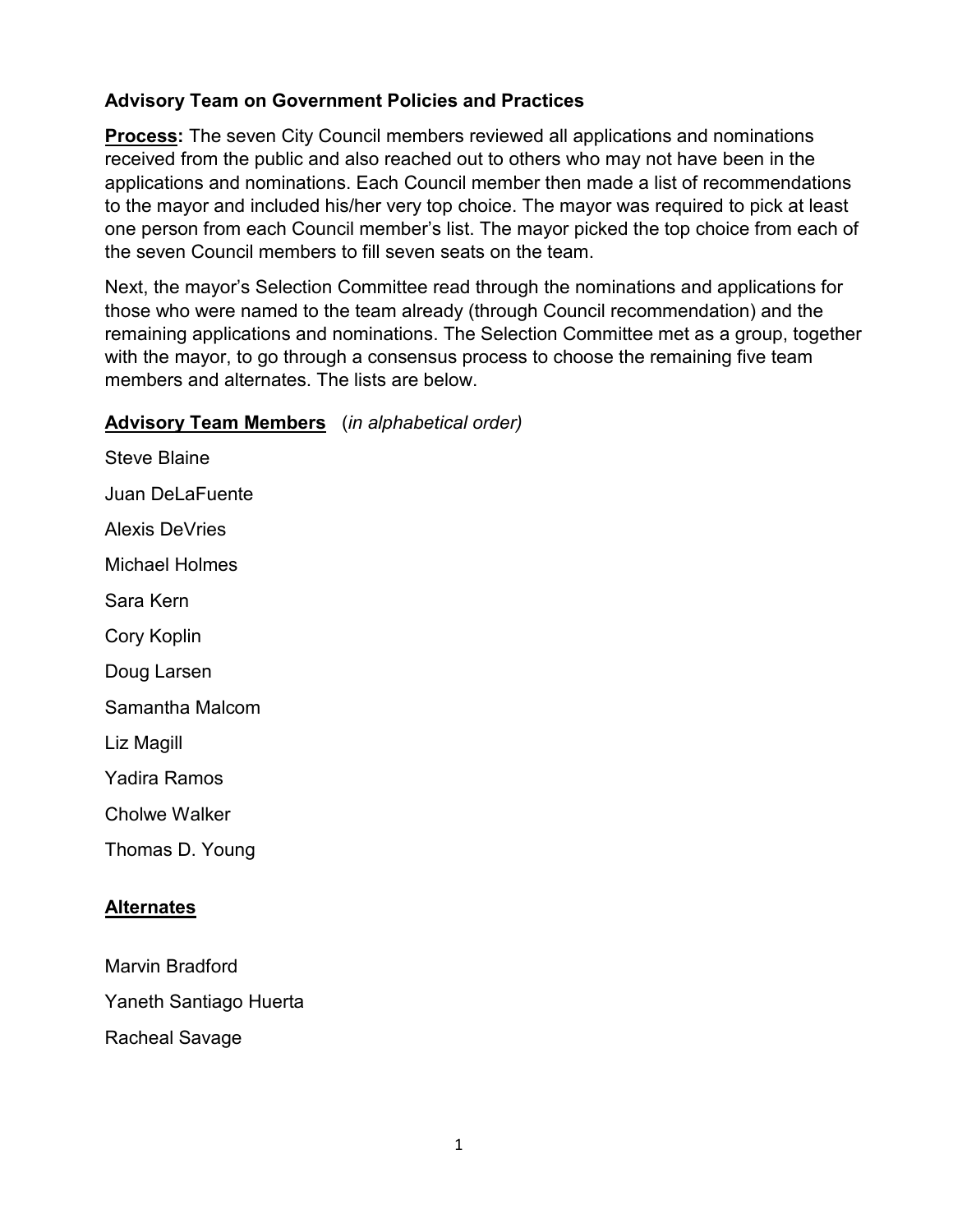## **Selection Committee**

Mayor Dowse chose five community members for his Selection Committee to assist in selecting a portion of Advisory Team members. The Selection Committee has the following characteristics:

- \* Consists of people who regularly interact with multiple facets of the community, including resident groups who are often under-represented
- \* Provides representation of one former law enforcement professional
- \* Includes people who have demonstrated the ability to work as a team and find consensus
- \* Involves people who approach this work through an equity lens

To avoid conflict of interest, Selection Team members were either not in the pool of those who applied or were nominated, or they chose to not participate as a Task Force member.

### *Selection Committee Members*

- *--Gene Grave*. Gene was a Red Wing Police Officer for 31 years, including 12 years as a sargeant. Gene now works at the Red Wing Public Library where he still assists community members on a daily basis.
- *--Rayanna Lennes*. Rayanna is the Prairie Island Indian Community Communications Manager and is a member of the Prairie Island Indian Community.
- *--Jennie Wendland*. Jennie is co-founder and Executive Director of Disability Support International (DSI) and is a Red Wing Human Rights Commissioner.
- *--Temeka Wirkkala*. Temeka is a community advocate and facilitator who works with parents, families, and community organizations to enrich lives and find ways to reach more equitable outcomes for Red Wing families.
- *--Jeimmy Yusty Rojas*. Jeimmy is the Culture Liaison for the Goodhue County Education District who works with students and families across Red Wing and the county. Jeimmy is also a Red Wing Human Rights Commissioner.
- *--Sean Dowse.* Sean is the mayor of Red Wing.

The Selection Committee used the following criteria to help inform its choices, though this list was not definitive in the committee's decision-making.